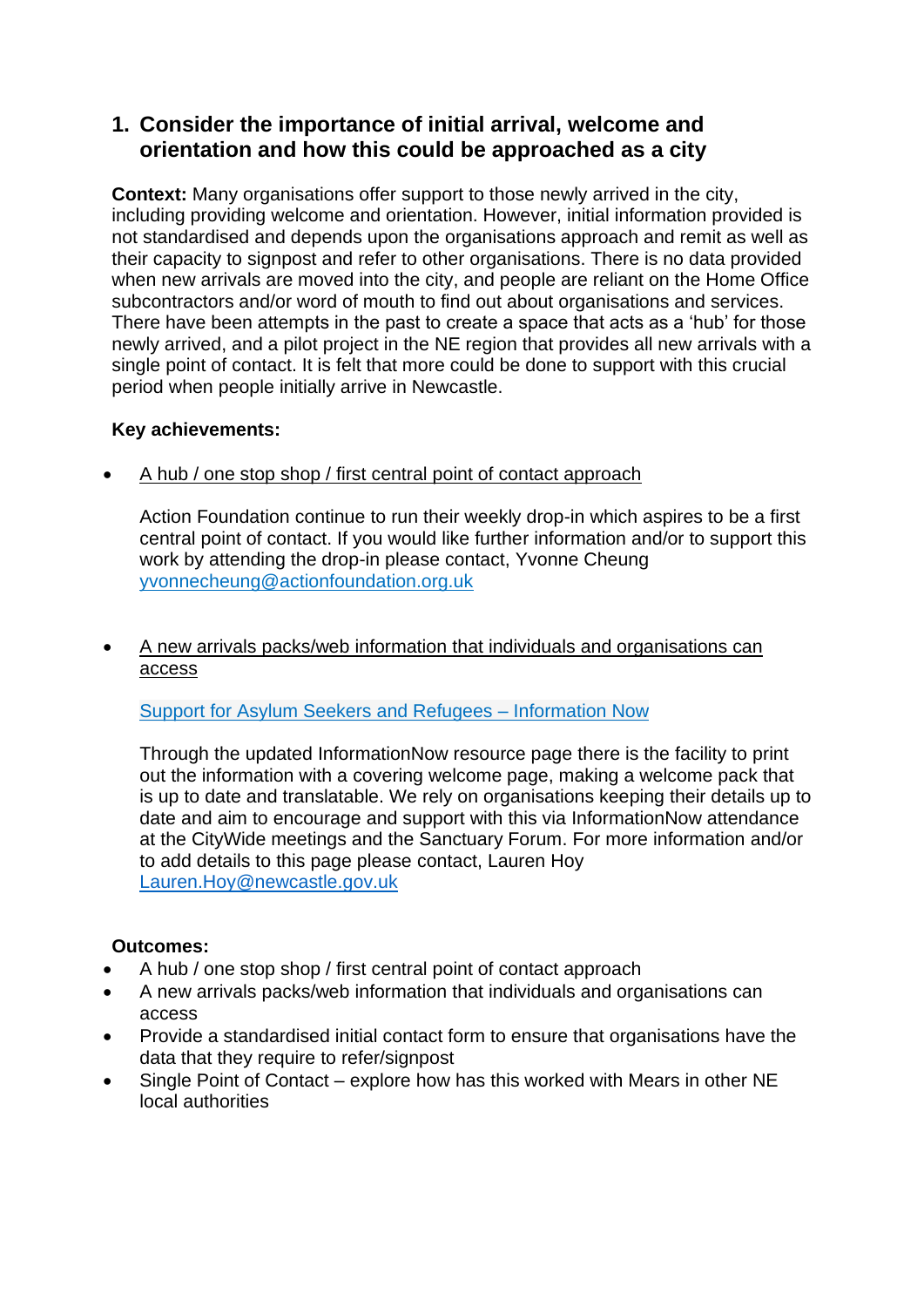## **Case study:**

- Provide a standardised initial contact form to ensure that organisations have the data that they require to refer/signpost
- Single Point of Contact explore how has this worked with Mears in other NE local authorities **To be explored via CityWide meetings (Rosie Tapsfield)**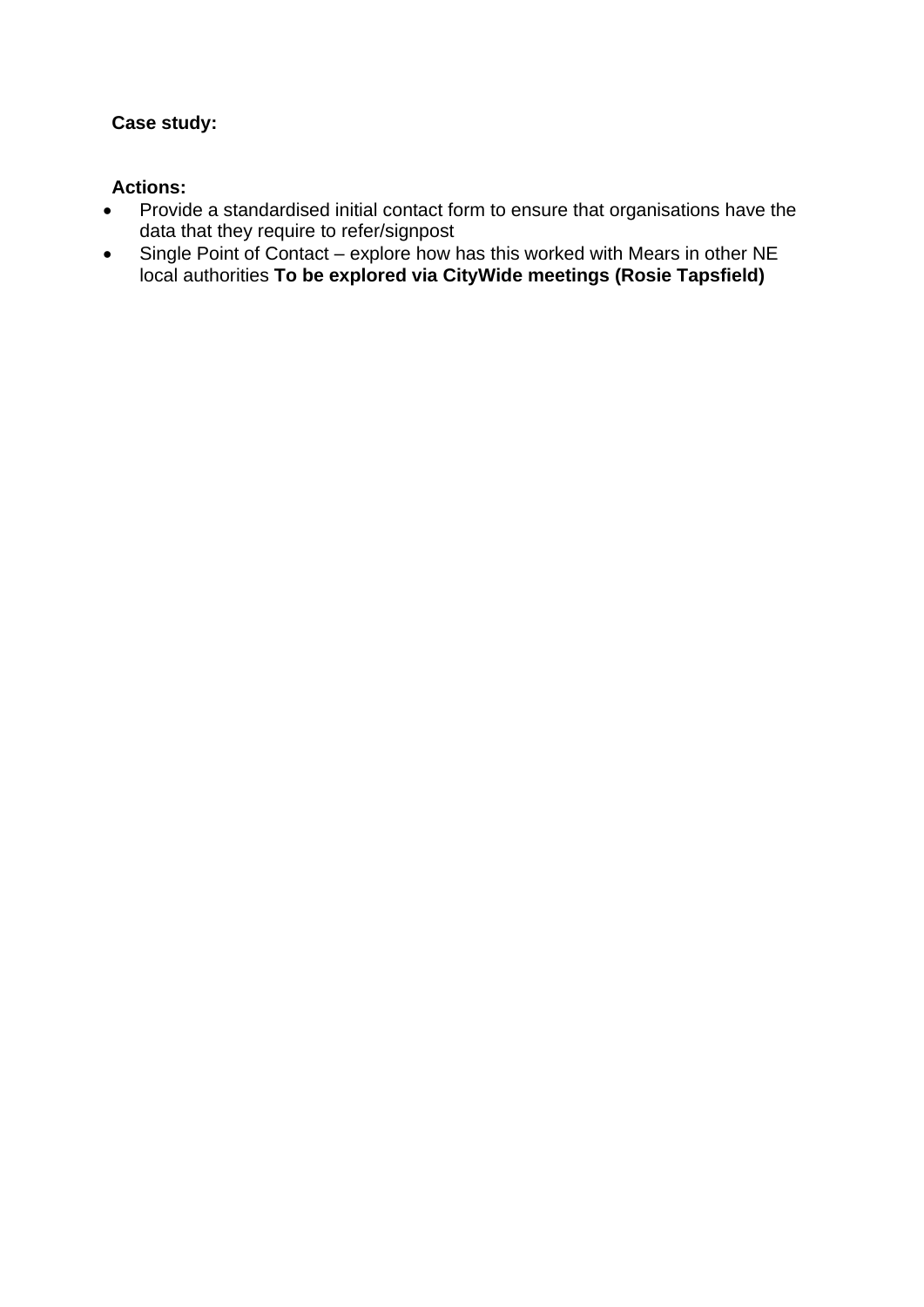# **2. Ensuring the correct information is available, in the most accessible format, to both sanctuary seekers and organisations supporting sanctuary seekers**

**Context:** There are information resources available including support organisations, drop-ins and ESOL providers in the city, however these are in English, online and rely on people knowing how and where to access them, as well as organisations details being kept up to date. It is felt that more could be done both in terms of accessibility and visibility of information.

#### **Key achievements:**

- Build on established resources such as InformationNow to centralise and maintain key information and,
- Promote existing information so that organisations have the knowledge to signpost and refer

[Support for Asylum Seekers and Refugees –](https://www.informationnow.org.uk/article/support-for-asylum-seekers-and-refugees/) Information Now

The InformationNow resource page relies on organisations keeping their details up to date. We encourage and support with this via InformationNow attendance at the CityWide meetings and the Sanctuary Forum. For more information and/or to add details to this page please contact, Lauren Hoy [Lauren.Hoy@newcastle.gov.uk](mailto:Lauren.Hoy@newcastle.gov.uk)

• More events: for networking and conversations and looking at how we can work better together, a space to think creatively

Newcastle Sanctuary Forum has become a quarterly event with an ongoing commitment that Newcastle City of Sanctuary will organise and facilitate these meetings. For more information and/or to discuss events please contact, Rosie **Tapsfield** 

[Rosie.Tapsfield@newcastle.gov.uk](mailto:Rosie.Tapsfield@newcastle.gov.uk)

## **Outcomes:**

- Interpreting and translation and what organisations can do to standardise this
- Promote existing information so that organisations have the knowledge to signpost and refer
- Provide standardised induction/training/personal development plan across the city for people working with sanctuary seekers
- More events: for networking and conversations and looking at how we can work better together, a space to think creatively
- Build on established resources such as InformationNow to centralise and maintain key information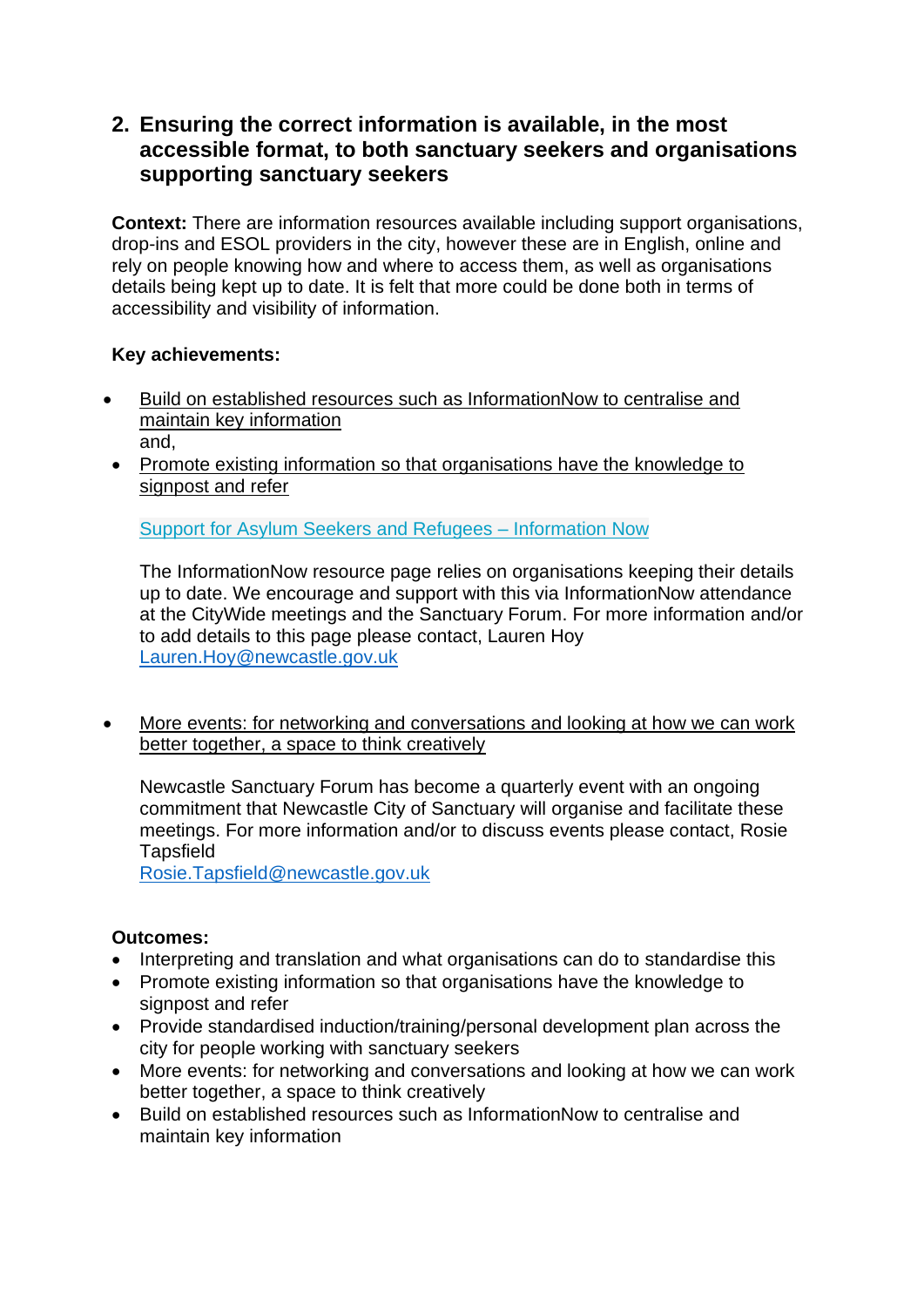• Create an 'Education Welcome Pack' for parents/guardians in parallel with an 'Information pack' for schools, and explore options for similar 'packs' for different sectors?

## **Case study:**

- Interpreting and translation and what organisations can do to standardise this
- Provide standardised induction/training/personal development plan across the city for people working with sanctuary seekers
- Create an 'Education Welcome Pack' for parents/guardians in parallel with an 'Information pack' for schools, and explore options for similar 'packs' for different sectors? **EPS developing 'Education Welcome Pack' (Andrew Scott)**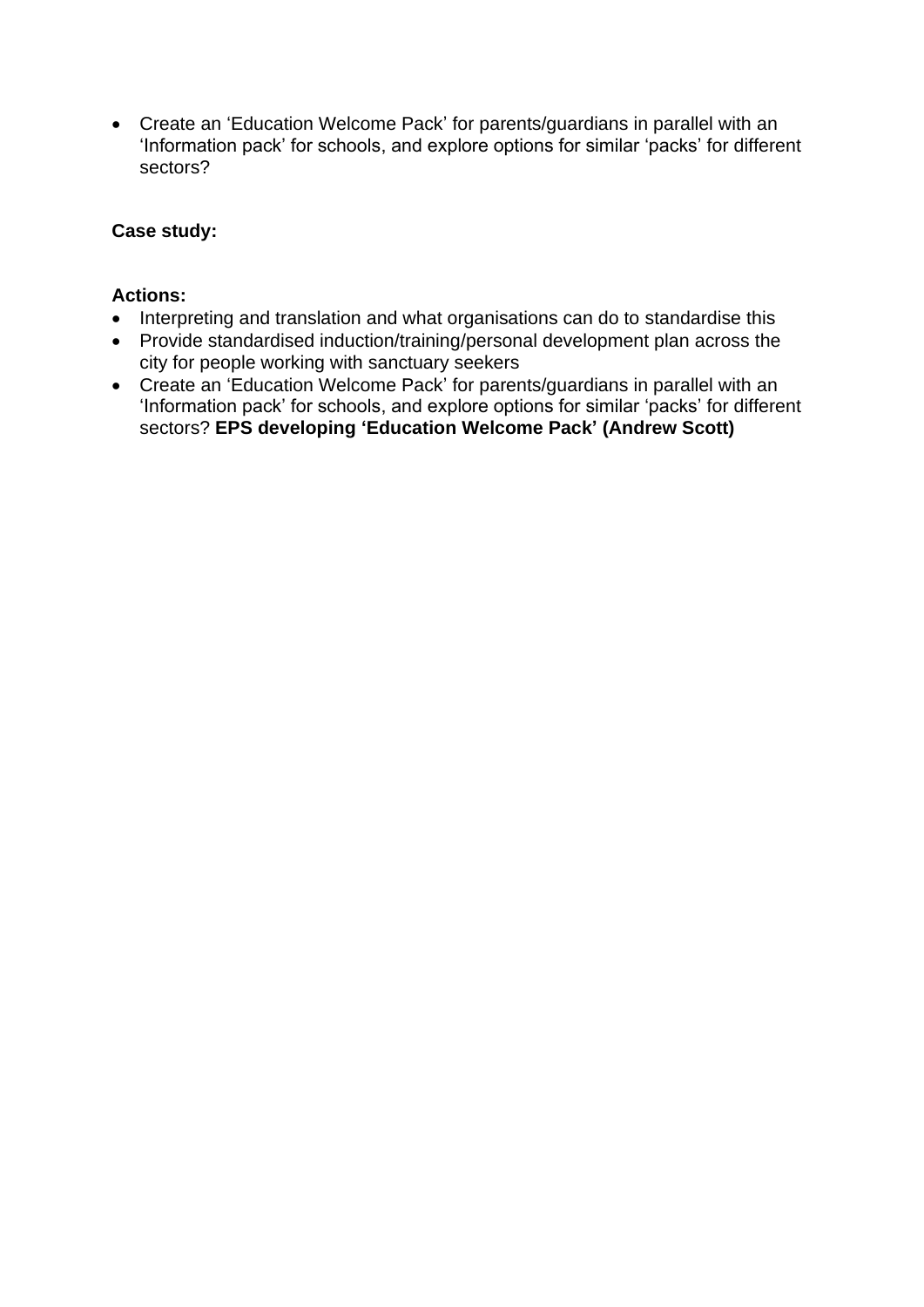# **3. Identify opportunities for collaboration between support organisations to make best use of limited resources**

**Context:** We are fortunate to have experienced and committed organisations in Newcastle that provide support to those seeking sanctuary. There are established mechanisms for organisations in Newcastle to come together to share information and develop partnership working, this includes the Newcastle CityWide Multi-Agency Group, as well as through joint projects and initiatives. However, the continual erosion of resources within the sector and the need to constantly 'do more with less' risks undermining efforts to work collaboratively. The need for co-ordination and ability to identify where partnership working would maximise limited was identified as an opportunity to consider within the role of the Sanctuary Forum. Consideration equally needs to be given to ensuring that appropriate feedback loops to ensure continued improvement.

## **Key achievements:**

• Explore initiatives to promote 'Sanctuary Awards' and/or 'Sanctuary Seeker/City of Sanctuary lens' to appraise organisations

Recent awards include Baltic Art Gallery of Sanctuary and Newcastle Foodbank of Sanctuary both of these were the 'first' within their category (art gallery and foodbank) in the UK. There are also a growing number of schools involved in the work and applications are due in 01.07 for this year's awards.

Training provided to potential Schools of Sanctuary Award panel members on appraisal (June 2022)

• Provide an 'Introduction to City of Sanctuary' training package for individuals/organisations

There is a free City of Sanctuary online training module aimed at front line professionals, volunteers and anyone else wanting to get a simple overview of migration in Newcastle: [City of Sanctuary Training Course.](https://newcastle.learningpool.com/login/index.php) This can be supplemented with face-to-face briefings and training sessions on request. For more information please contact, Rosie Tapsfield [Rosie.Tapsfield@newcastle.gov.uk](mailto:Rosie.Tapsfield@newcastle.gov.uk)

• Provide training / guidance to staff exploring the impact of, and responses to trauma

Trauma and Resilience training workshop held in April 2022. Plans for training workshops once a quarter for those working in the sector going forward. For more information please contact, Rosie Tapsfield or Andrew Scott [Rosie.Tapsfield@newcastle.gov.uk](mailto:Rosie.Tapsfield@newcastle.gov.uk) or [Andrew.Scott@newcastle.gov.uk](mailto:Andrew.Scott@newcastle.gov.uk)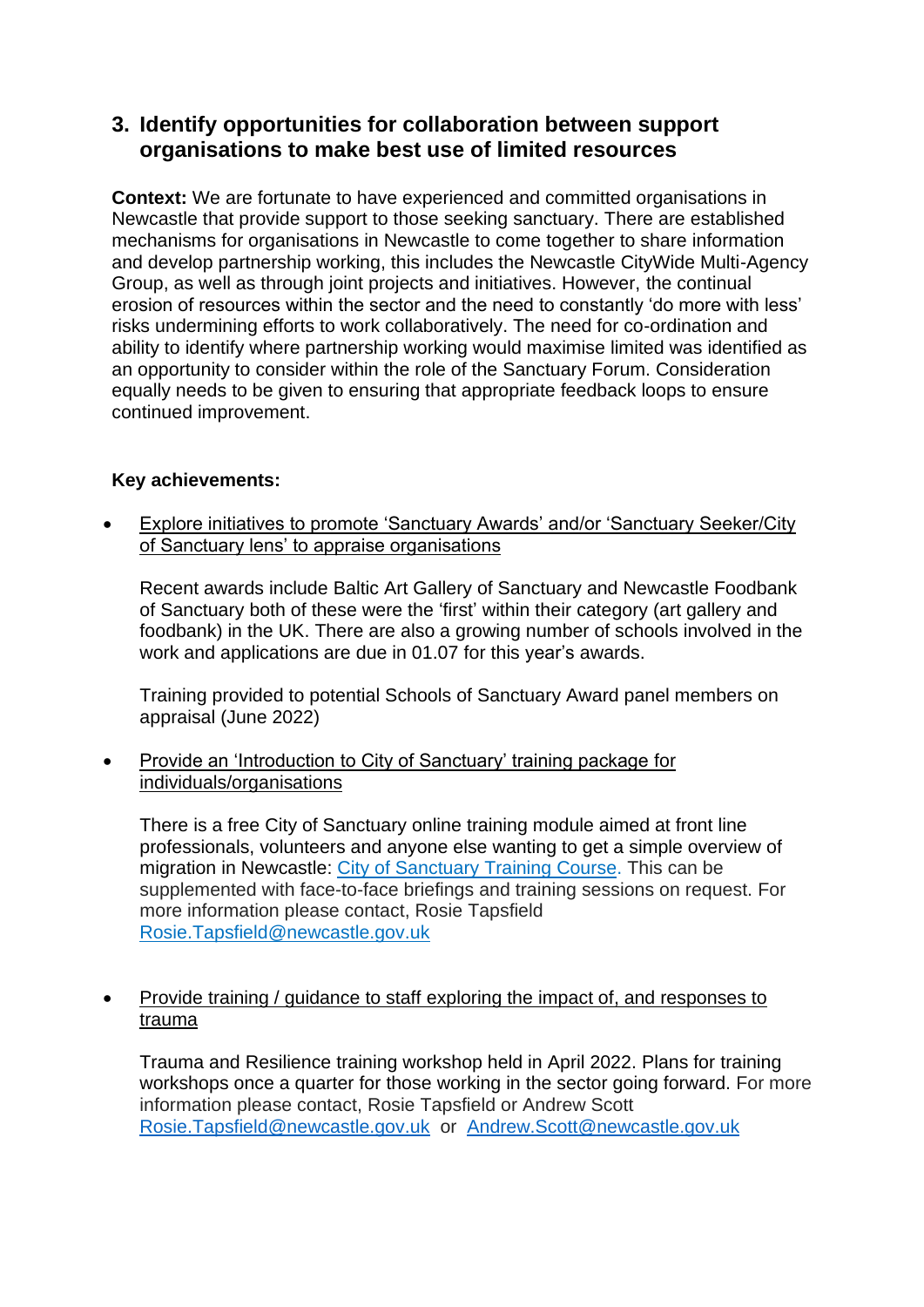#### **Outcomes:**

- Strengthen the co-ordination role that the City of Sanctuary provides to support partnerships and joint working
- Explore data sharing issues so that organisations can refer between services from initial contact
- Explore initiatives to promote 'Sanctuary Awards' and/or 'Sanctuary Seeker/City of Sanctuary lens' to appraise organisations
- Explore initiatives for 'Sanctuary Champions' to increase knowledge across the city
- Consult ancillary support organisations and review what support is offered and what they would find useful
- Create space to explore how is good practise shared
- Explore initiatives that support sanctuary seekers with mental health
- Provide an 'Introduction to City of Sanctuary' training package for individuals/organisations
- Provide training / guidance to staff exploring the impact of, and responses to trauma

## **Case study:**

**Explore initiatives to promote 'Sanctuary Awards' and/or 'Sanctuary Seeker/City** of Sanctuary lens' to appraise organisations

Newcastle Foodbank was awarded the first Foodbank of Sanctuary in the UK:

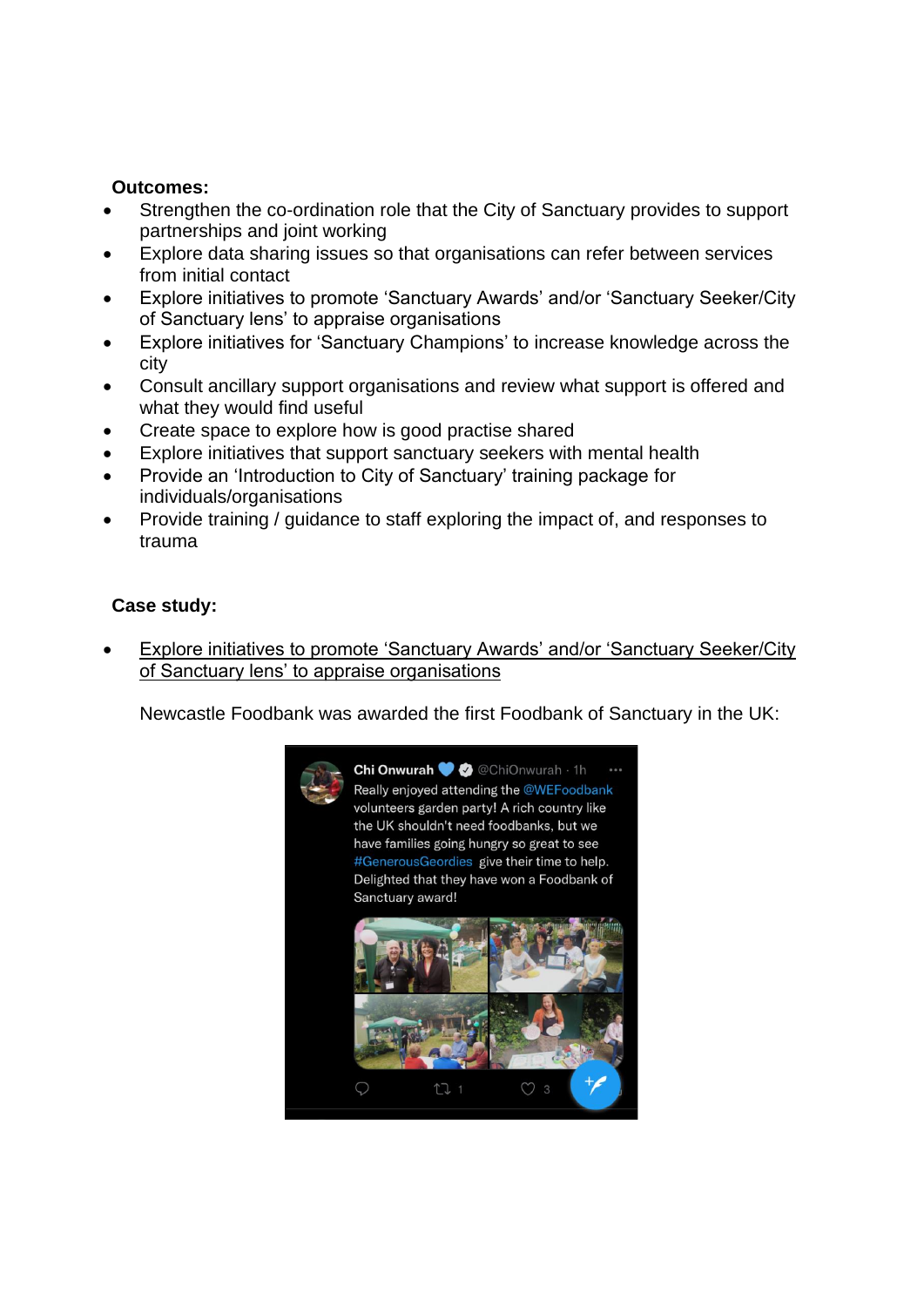- Strengthen the co-ordination role that the City of Sanctuary provides to support partnerships and joint working
- Explore data sharing issues so that organisations can refer between services from initial contact
- Explore initiatives to promote 'Sanctuary Awards' and/or 'Sanctuary Seeker/City of Sanctuary lens' to appraise organisations **Exploratory work between City of Sanctuary and WERS looking at Sanctuary Ambassador roles (Rosie Tapsfield and Hannah Barnes)**
- Explore initiatives for 'Sanctuary Champions' to increase knowledge across the city **Exploratory work between City of Sanctuary and WERS looking at Sanctuary Ambassador roles (Rosie Tapsfield and Hannah Barnes)**
- Consult ancillary support organisations and review what support is offered and what they would find useful
- Create space to explore how is good practise shared
- Explore initiatives that support sanctuary seekers with mental health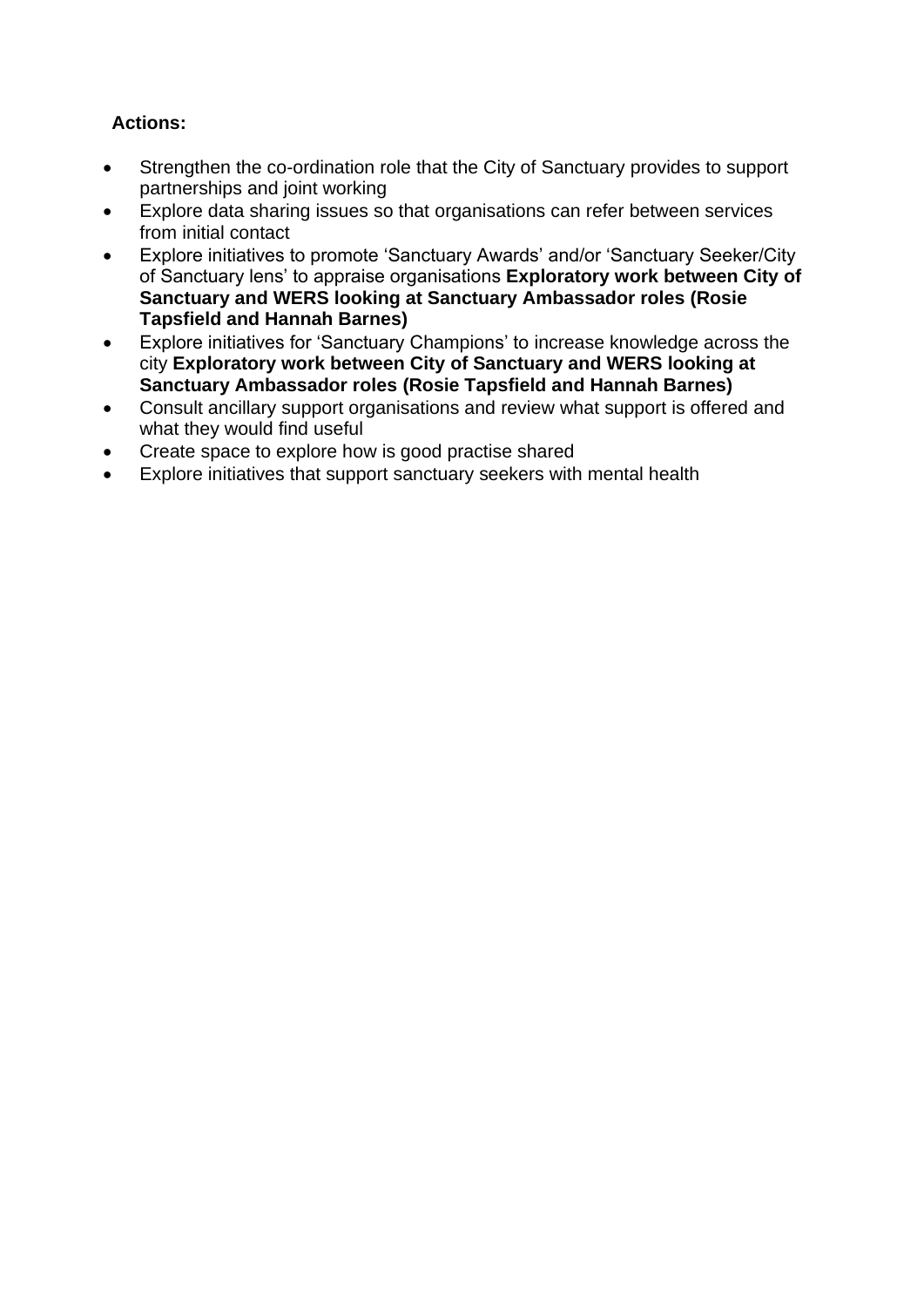# **4. Maximising opportunities to harness the goodwill of people supporting the work in the city, including people with lived experience**

## **Context:**

There are a wide range of individuals and organisations who support the aims and values of City of Sanctuary and there are a number of ways that people can get involved in this work, through volunteering, activism, financial donations and more. It is felt that more could be done to harness the goodwill of people and maximise opportunities for people to support the work

## **Key achievements:**

• Explore options for a citywide collection campaign for cash donations which could be used for travel costs, hardship, essential items

Collaborative City of Sanctuary campaign for travel costs in March/April 2022 with over £10k raised to support people residing in hotels in the city. Ongoing discussions abouts lessons learnt and possible next steps to build upon and develop this work

Just The Ticket - [a Community crowdfunding project in Newcastle upon Tyne by](https://www.crowdfunder.co.uk/p/just-the-ticket/backers#start)  [Newcastle City of Sanctuary \(crowdfunder.co.uk\)](https://www.crowdfunder.co.uk/p/just-the-ticket/backers#start)

• Explore initiatives for volunteering, peer support programmes and use of lived experience

WERS SkillsMatch Project presenting at Sanctuary Forum June 2022

## **Outcomes:**

- Create space to explore what 'best' practise looks like from those with lived experience – we need to better understand what sanctuary seekers need
- Explore initiatives that promote paid employment routes for sanctuary seekers
- Explore initiatives for volunteering, peer support programmes and use of lived experience
- Create space for a lived experience facilitated forum
- Explore initiatives that provide a platform for people with lived experience to share their experiences with the wider community to help improve understanding
- Explore options for a citywide collection campaign for cash donations which could be used for travel costs, hardship, essential items

## **Case study:**

• Explore options for a citywide collection campaign for cash donations which could be used for travel costs, hardship, essential items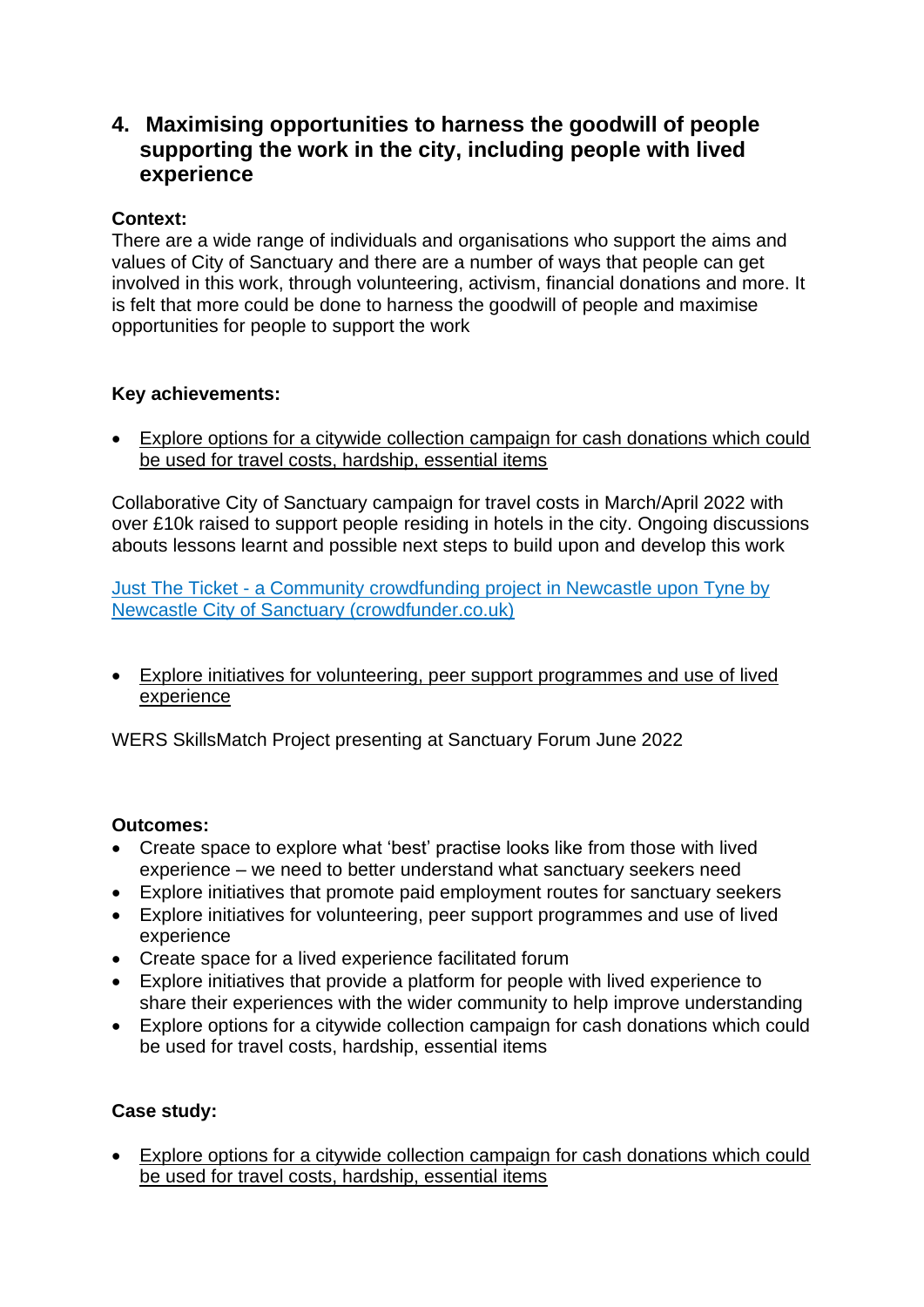Collaborative City of Sanctuary campaign for travel costs in March/April 2022 with over £10k raised to support people residing in hotels in the city. Ongoing discussions abouts lessons learnt and possible next steps to build upon and develop this work



# **Just The Ticket**

- Create space to explore what 'best' practise looks like from those with lived experience – we need to better understand what sanctuary seekers need
- Explore initiatives that promote paid employment routes for sanctuary seekers
- Explore initiatives for volunteering, peer support programmes and use of lived experience **WERS SkillsMatch Project presenting at Sanctuary Forum June 2022 (Hannah Barnes)**
- Create space for a lived experience facilitated forum **Exploratory work between City of Sanctuary and WERS looking at Sanctuary Ambassador roles with possibility that they could lead on this (Rosie Tapsfield and Hannah Barnes)**
- Explore initiatives that provide a platform for people with lived experience to share their experiences with the wider community to help improve understanding
- Explore options for a citywide collection campaign for cash donations which could be used for travel costs, hardship, essential items **Work with travel campaign steering group to explore ongoing campaign for travel (Rosie Tapsfield)**